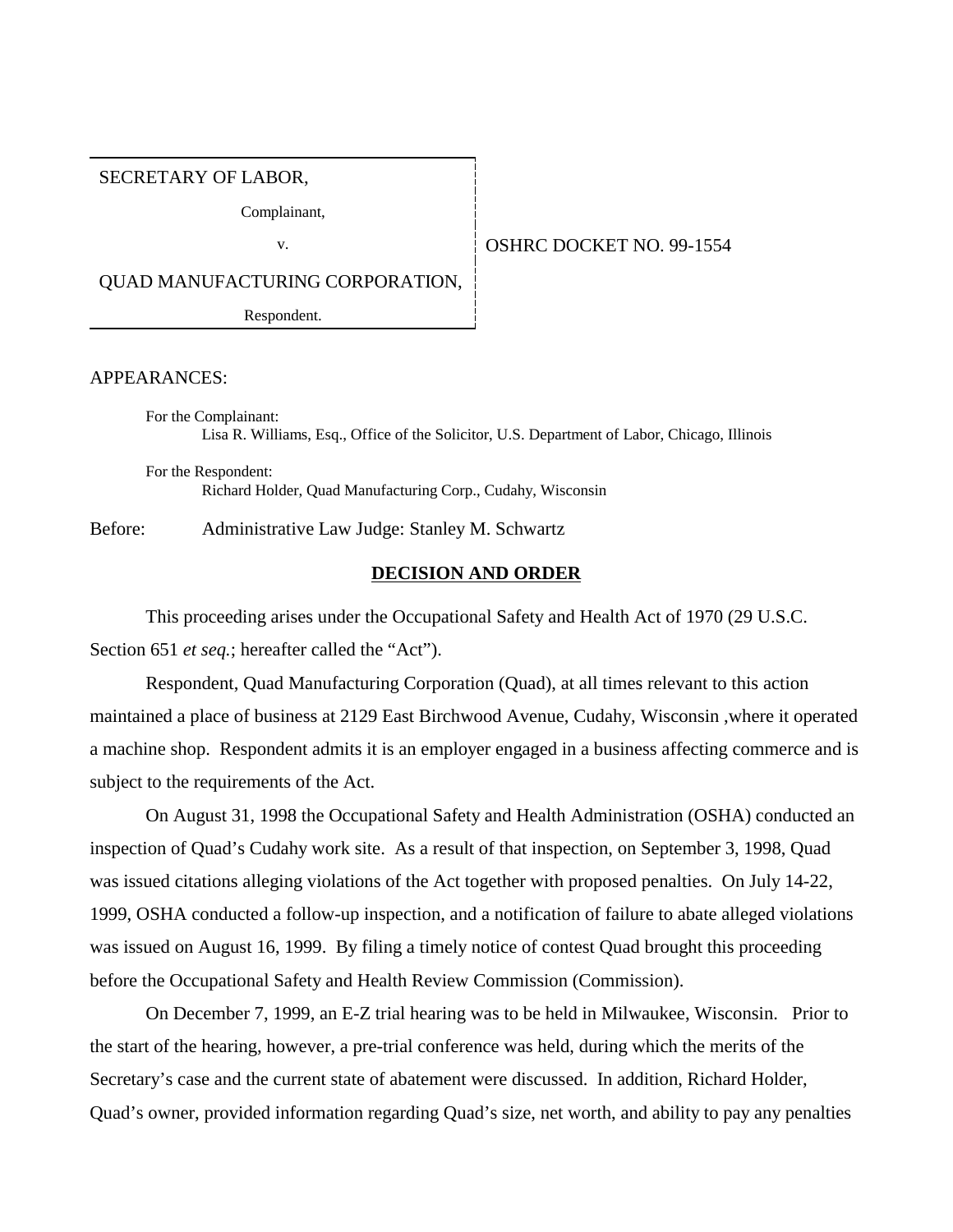assessed. Following that conference, the parties reached a settlement on the failure to abate

notification. That agreement was entered into the record, as set forth below.

### **Alleged Failure to Abate**

## **Citation 1, item 3** alleges:

29 CFR 1910.184(e)(1): Alloy steel sling(s) did not have permanently affixed durable identification stating size, grade, rated capacity, and reach:

Steel chain slings that were in use did not have the required identification on the tag.

Additional information observed during follow-up investigation:

Steel chain slings did not have tags attached stating size, grade, or rated capacity. One sling did have a tag, but was not legible.

## **Citation 1, item 4** alleges:

29 CFR 1910.184(e)(3)(ii): Records of the most recent month in which each alloy steel chain sling was thoroughly inspected were not available for examination:

Records of inspections for the slings was not maintained and was not available for examination.

Additional information observed during follow-up investigation: Inspections had not been performed in the year since the original inspection.

## **Citation 1, item 10** alleges:

29 CFR 1910.1200(f)(5): The employer did not ensure that each container of hazardous chemicals in the workplace was marked, tagged or labeled with the identity of the contents of the container and the appropriate hazard warning:

Numerous containers throughout the plant, containing oils, solvents, and cleaners were not marked or labeled properly.

Additional information observed during follow-up investigation:

An unlabeled soft-drink container containing cutting oil, and an unlabeled laundry detergent container containing oil were used in the workplace.

# **Settlement Agreement**

Holder testified that the slings which are the subject of items 3 and 4 have been removed from the Cudahy work site, and the crane to which they belonged has been disconnected and locked out (Tr. 47). Holder agreed to label a Coke can containing tapping fluid, and a laundry detergent container containing Way Lube oil with the names of the chemicals contained therein, the hazards associated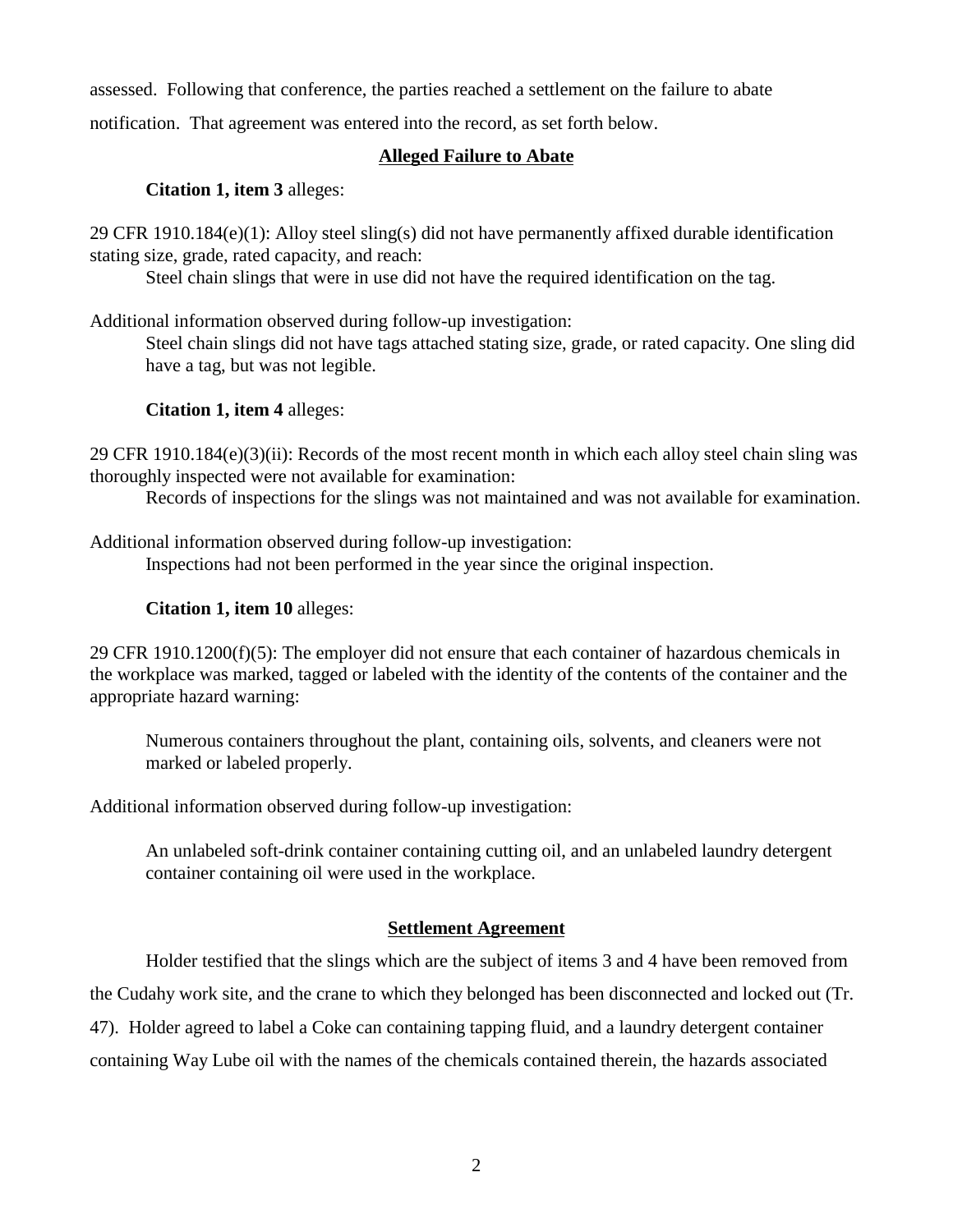with those chemicals, and any immediate first aid treatment required (Tr. 49). Coffee cans containing water would also be labeled (Tr. 50).

The Secretary agreed to accept a penalty of \$6,000.00 dollars, to include the \$3,000.00 Quad owes on the original 1998 citation, none of which has, thus far, been paid (Tr. 45). The \$6,000.00 is to be paid in 24 monthly installments of \$250.00, beginning February 1, 2000; no interest shall accrue (Tr. 34, 42, 52). The Respondent is allowed a ten-day grace period and, if desired, may personally deliver the monthly payment to the OSHA Area Office located in downtown Milwaukee. The agreement includes an acceleration clause; in the event Quad misses any payments, the entire amount becomes due (Tr. 42).

The Commission's E-Z Trial proceedings have been in effect for some time. In this case, the proposed penalties for Respondent's failure to abate totaled \$60,000.00. The record establishes, that if assessed, the proposed penalty would have forced Quad to cease operations. OSHA's pretrial attempts to discuss settlement, document abatement and/or reduce the proposed penalties were unsuccessful for various reasons.

Nevertheless, because the Commission instituted E-Z Trial proceedings, which do not require pre-trial pleadings, discovery, and do not contemplate the filing of motions for default judgments, the Respondent was able to appear, without representation, to air his version of the events and his concerns. A pre-hearing conference, required under §2200.207 of the Commission Rules, was held immediately prior to the scheduled hearing and Quad was able to explain his good faith efforts to abate the cited violations and demonstrate his inability to meet the payment schedule first suggested by OSHA. It is noted that Respondent's President, Richard Holder, as well as OSHA Compliance Officer Galen Lemke, were both extremely credible and professional in their candid exchanges during the conference portion of the hearing. Both parties, as well as OSHA's counsel, should be commended for their ability to arrange a reasonable payment schedule while insuring that the specifics of abatement of the cited hazards were clearly set forth in the transcript.

In my view this case stands for a very important principle. The Commission's E-Z Trial proceedings work. They allow initial mistakes to be corrected, where, as here, all parties agree to avail themselves of the flexibility allowed, even after a false start. The Secretary and Respondent stayed focused on the mutual goal of achieving abatement of the hazards and also insuring that the penalty assessed meets the purposes of the Act. In my view, justice prevailed.

3